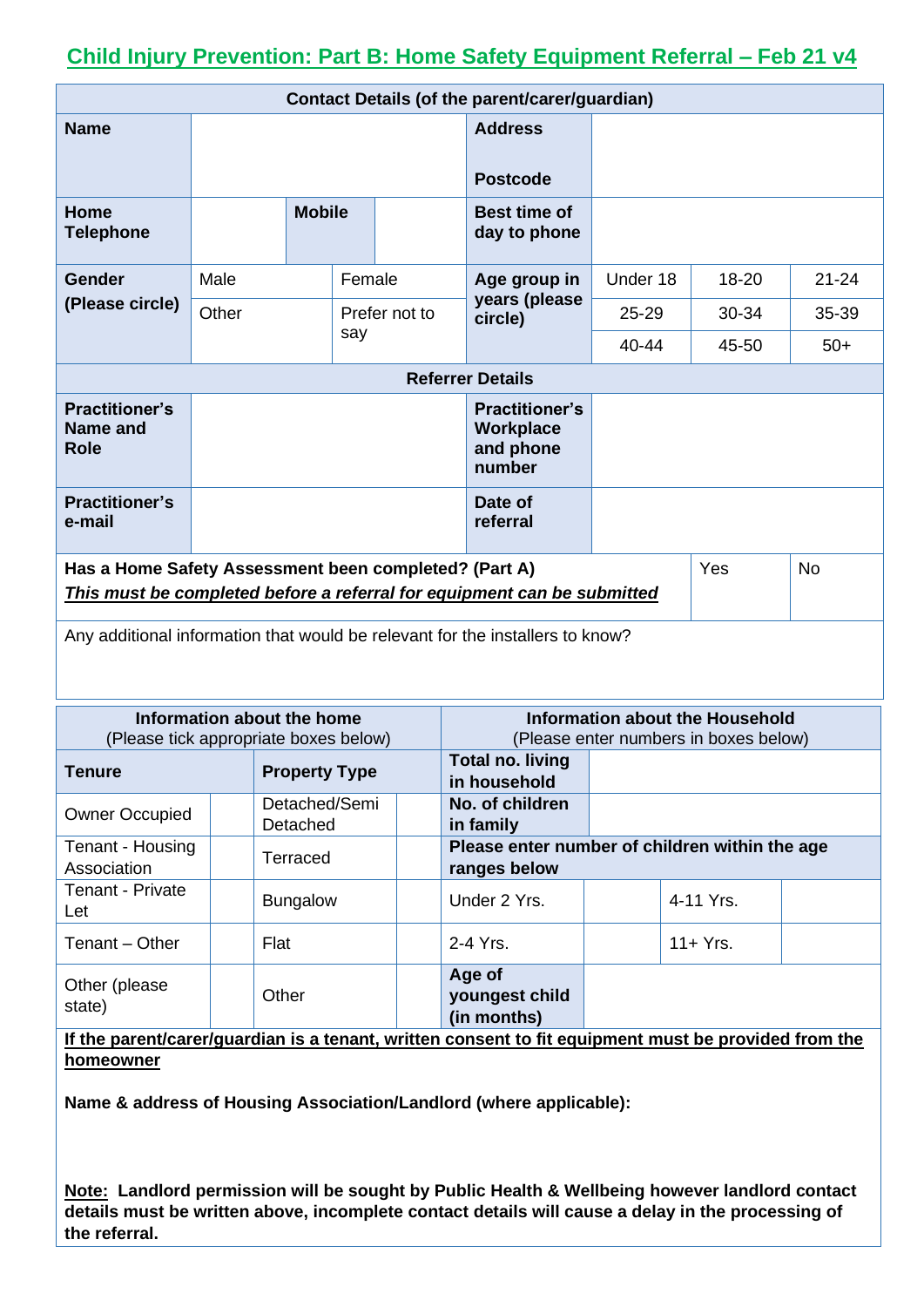| Ethnicity of the parent/carer/guardian (please tick)                                                                                    |                                                                                                                                                                              |                                                                                                                                 |  |                                                                         |                                      |                   |                                                                                                                                                                                                 |  |  |  |  |  |
|-----------------------------------------------------------------------------------------------------------------------------------------|------------------------------------------------------------------------------------------------------------------------------------------------------------------------------|---------------------------------------------------------------------------------------------------------------------------------|--|-------------------------------------------------------------------------|--------------------------------------|-------------------|-------------------------------------------------------------------------------------------------------------------------------------------------------------------------------------------------|--|--|--|--|--|
| Arab                                                                                                                                    |                                                                                                                                                                              | Mixed/Multiple Ethnic Groups<br>Asian/Asian British -<br>- White & Black African<br>Other<br>Heritage                           |  |                                                                         | White Gypsy or<br>Traveller of Irish |                   |                                                                                                                                                                                                 |  |  |  |  |  |
| - Bangladeshi                                                                                                                           | Asian/Asian British                                                                                                                                                          | Black/African/Caribbean/<br>Mixed/Multiple Ethnic Groups<br>- White & Black Caribbean<br><b>Black British - African</b>         |  |                                                                         |                                      | <b>White Roma</b> |                                                                                                                                                                                                 |  |  |  |  |  |
| - Indian                                                                                                                                | Asian/Asian British                                                                                                                                                          | Black/African/Caribbean/<br><b>White Other</b><br>Mixed/Multiple Ethnic Groups<br>$-$ Other<br><b>Black British - Caribbean</b> |  |                                                                         |                                      |                   |                                                                                                                                                                                                 |  |  |  |  |  |
| - Pakistani                                                                                                                             | Black/African/Caribbean/<br>Asian/Asian British<br>White British (English/<br><b>Other Ethnic</b><br><b>Black British - Other</b><br>Welsh/Scottish/Northern Irish)<br>Group |                                                                                                                                 |  |                                                                         |                                      |                   |                                                                                                                                                                                                 |  |  |  |  |  |
| - Chinese                                                                                                                               | White Irish<br>Asian/Asian British<br>Mixed/Multiple Ethnic<br>Prefer not to say<br>Groups - White & Asian                                                                   |                                                                                                                                 |  |                                                                         |                                      |                   |                                                                                                                                                                                                 |  |  |  |  |  |
|                                                                                                                                         | Does the parent/carer/guardian consider themselves to be disabled? (please tick)                                                                                             |                                                                                                                                 |  |                                                                         |                                      |                   |                                                                                                                                                                                                 |  |  |  |  |  |
| <b>No</b>                                                                                                                               |                                                                                                                                                                              |                                                                                                                                 |  |                                                                         |                                      |                   |                                                                                                                                                                                                 |  |  |  |  |  |
| Yes - Physical impairment, such as difficulty using arms or mobility issues which may mean using a<br>wheelchair or crutches            |                                                                                                                                                                              |                                                                                                                                 |  |                                                                         |                                      |                   |                                                                                                                                                                                                 |  |  |  |  |  |
| Yes - Sensory impairment, such as being blind / having a serious visual impairment or being deaf / have<br>a serious hearing impairment |                                                                                                                                                                              |                                                                                                                                 |  |                                                                         |                                      |                   |                                                                                                                                                                                                 |  |  |  |  |  |
|                                                                                                                                         |                                                                                                                                                                              | Yes - Mental health condition, such as depression, anxiety or schizophrenia                                                     |  |                                                                         |                                      |                   |                                                                                                                                                                                                 |  |  |  |  |  |
|                                                                                                                                         | Yes - Learning disability/difficulty (such as Down's Syndrome, dyslexia, dyspraxia) or cognitive<br>impairment (such as autistic spectrum disorder)                          |                                                                                                                                 |  |                                                                         |                                      |                   |                                                                                                                                                                                                 |  |  |  |  |  |
|                                                                                                                                         | Yes - Long standing illness or health condition, such as cancer, HIV, diabetes, chronic heart disease or<br>epilepsy                                                         |                                                                                                                                 |  |                                                                         |                                      |                   |                                                                                                                                                                                                 |  |  |  |  |  |
|                                                                                                                                         | Yes - Other (please state):                                                                                                                                                  |                                                                                                                                 |  |                                                                         |                                      |                   |                                                                                                                                                                                                 |  |  |  |  |  |
|                                                                                                                                         | Prefer not to say                                                                                                                                                            |                                                                                                                                 |  |                                                                         |                                      |                   |                                                                                                                                                                                                 |  |  |  |  |  |
| Eligibility of the parent/carer/guardian (must be able to tick 3 or more)                                                               |                                                                                                                                                                              |                                                                                                                                 |  |                                                                         |                                      |                   |                                                                                                                                                                                                 |  |  |  |  |  |
|                                                                                                                                         | <b>Eligibility Criteria</b><br><b>Tick which applies</b>                                                                                                                     |                                                                                                                                 |  |                                                                         |                                      |                   |                                                                                                                                                                                                 |  |  |  |  |  |
| 1a.                                                                                                                                     | Families with one or more children under 2                                                                                                                                   |                                                                                                                                 |  |                                                                         |                                      |                   |                                                                                                                                                                                                 |  |  |  |  |  |
| $1b$ .                                                                                                                                  | No:<br>Please state how many children in the family under 4                                                                                                                  |                                                                                                                                 |  |                                                                         |                                      |                   |                                                                                                                                                                                                 |  |  |  |  |  |
| 2.                                                                                                                                      | A child that has had an injury or near miss accident                                                                                                                         |                                                                                                                                 |  |                                                                         |                                      |                   |                                                                                                                                                                                                 |  |  |  |  |  |
| 3.                                                                                                                                      | Lone parent, carer or guardian                                                                                                                                               |                                                                                                                                 |  |                                                                         |                                      |                   |                                                                                                                                                                                                 |  |  |  |  |  |
| 4a.                                                                                                                                     | In receipt of benefits (if yes please tick below those that apply)                                                                                                           |                                                                                                                                 |  |                                                                         |                                      |                   |                                                                                                                                                                                                 |  |  |  |  |  |
| 4b.                                                                                                                                     | Income Support<br>Income Support Jobseekers Allowance                                                                                                                        |                                                                                                                                 |  |                                                                         |                                      |                   |                                                                                                                                                                                                 |  |  |  |  |  |
|                                                                                                                                         | Under Part VI of the Immigration and Asylum Act<br>Income-related Employment and<br><b>Support Allowance</b><br>1999                                                         |                                                                                                                                 |  |                                                                         |                                      |                   |                                                                                                                                                                                                 |  |  |  |  |  |
|                                                                                                                                         |                                                                                                                                                                              |                                                                                                                                 |  |                                                                         |                                      |                   | Child Tax Credit (provided not also entitled to<br>Support the guaranteed element of<br><b>Pension Credit</b><br>Working Tax Credit and have an annual gross<br>income of no more than £16,190) |  |  |  |  |  |
|                                                                                                                                         |                                                                                                                                                                              |                                                                                                                                 |  |                                                                         |                                      |                   |                                                                                                                                                                                                 |  |  |  |  |  |
|                                                                                                                                         |                                                                                                                                                                              | Working Tax Credit run-on – paid for<br>4 weeks after you stop qualifying for                                                   |  | <b>Universal Credit</b>                                                 |                                      |                   |                                                                                                                                                                                                 |  |  |  |  |  |
|                                                                                                                                         | <b>Working Tax Credit</b>                                                                                                                                                    |                                                                                                                                 |  | Other (Please State)                                                    |                                      |                   |                                                                                                                                                                                                 |  |  |  |  |  |
| 5.                                                                                                                                      |                                                                                                                                                                              | Staple Hill, Yate and Doddington                                                                                                |  | Living in a Priority Neighbourhood: Cadbury Heath, Kingswood, Patchway, |                                      |                   |                                                                                                                                                                                                 |  |  |  |  |  |
| 6.                                                                                                                                      |                                                                                                                                                                              | Families living in overcrowded conditions                                                                                       |  |                                                                         |                                      |                   |                                                                                                                                                                                                 |  |  |  |  |  |
| 7.                                                                                                                                      |                                                                                                                                                                              | Children with special, education needs and disabilities (SEND)                                                                  |  |                                                                         |                                      |                   |                                                                                                                                                                                                 |  |  |  |  |  |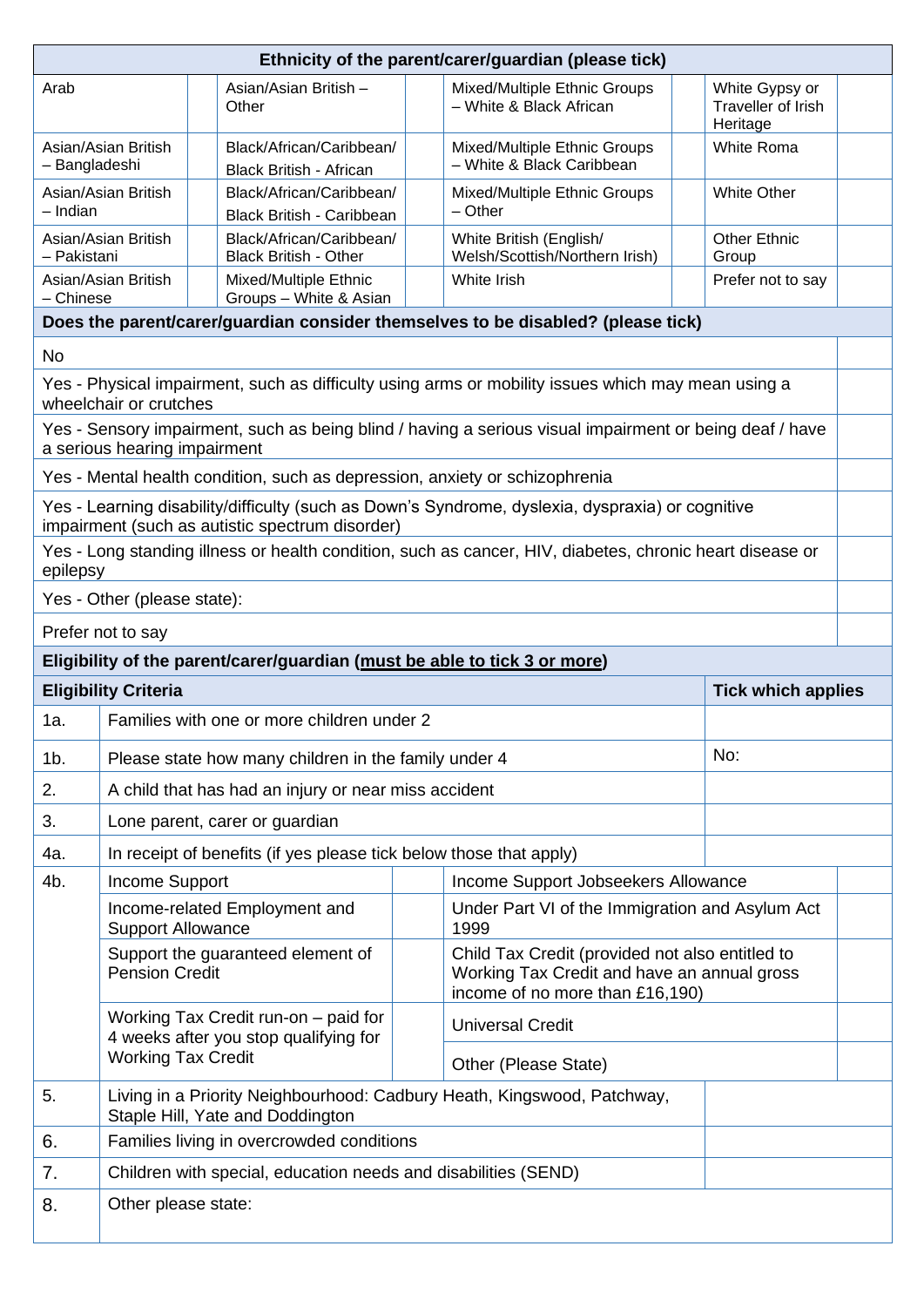| <b>Equipment Required (please refer sensibly)</b>                                                                                                                                                                           |  | <b>Location</b> |            |           |
|-----------------------------------------------------------------------------------------------------------------------------------------------------------------------------------------------------------------------------|--|-----------------|------------|-----------|
| Safety Gate (max 2 unless exceptional circumstances)<br>Please note safety gates will not be fitted on stairs                                                                                                               |  |                 |            |           |
| Fireguard                                                                                                                                                                                                                   |  |                 |            |           |
| Window Restrictors (please assess whether these are already<br>present before requesting)                                                                                                                                   |  |                 |            |           |
| <b>Cupboard Catches</b>                                                                                                                                                                                                     |  |                 |            |           |
| <b>Drawer Catches</b>                                                                                                                                                                                                       |  |                 |            |           |
| <b>Blind Cord Cleats</b>                                                                                                                                                                                                    |  |                 |            |           |
| Please complete this information for the installers                                                                                                                                                                         |  |                 | <b>Yes</b> | <b>No</b> |
| Has the home been visited for the purpose of this referral? (this is essential before<br>making a referral)                                                                                                                 |  |                 |            |           |
| Does the parent/carer have any additional needs that the installer needs to be aware of<br>when visiting? (e.g. health issues, hearing or visual impairment, English as an additional<br>language)                          |  |                 |            |           |
| Are there any known risk factors in the home? (e.g. alcohol and drug misuse, domestic<br>abuse, aggressive/threatening behaviour, weapons, animals, lack of mobile phone signal,<br>unsafe approach)                        |  |                 |            |           |
| Does anyone smoke in the home?                                                                                                                                                                                              |  |                 |            |           |
| The parent/carer has been informed to check the installers ID when they visit.                                                                                                                                              |  |                 |            |           |
| The parent/carer is aware that all children must be supervised whilst the installer is fitting<br>the equipment.                                                                                                            |  |                 |            |           |
| <b>Additional Information</b>                                                                                                                                                                                               |  |                 | <b>Yes</b> | <b>No</b> |
| Will you be making a referral to Avon Fire and Rescue Service (AFRS) for a Home Fire<br>Safety Visit? Please visit website for more information on how to book:<br>www.avonfire.gov.uk/our-servcies/home-fire-safety-visits |  |                 |            |           |

## **Parent/Carer/Guardian agreement**

- 1. I agree that my details can be given to South Gloucestershire Public Health and Wellbeing Division so that they can process and monitor my referral and evaluate the scheme.
- 2. I agree that my details can be given to the installers so that they can contact me to fit the equipment.
- 3. I agree to reply when contacted about the scheme and to be at the property for the time and duration of the visit.
- 4. I understand that safety gates are only recommended up to the age of 24 months. Note: Safety gates should only be used to protect children under the age of 24 months from access to hazards and other areas as this is the age to which the gate standard is tested.
- 5. I understand that it may not be possible to complete the job if the equipment requested cannot be installed, equipment will only be installed if and when it is safe to do so.
- 6. I am happy to be contacted for evaluation purposes following the successful fitting of equipment.
- 7. I agree that my details may be shared, with Avon Fire and Rescue, if ticked yes on this form.
- 8. I understand that all information will be held for 6 years following the installation of the equipment, will comply with the Data Protection Act (2018) and will be kept confidential unless observations during the visit need to be shared. Should you wish to know more about how we look after your personal information please visit [www.southglos.gov.uk/privacy](http://www.southglos.gov.uk/privacy)
- 9. I understand that South Gloucestershire Council will not be responsible for any future maintenance of the equipment, making good the area where equipment has been fitted or any legal consequence arising out of the failure or provision of the equipment.
- 10. I confirm that I am the owner or tenant of the property and if the latter I have provided my landlords details to allow consent to be sought from them for equipment to be fitted.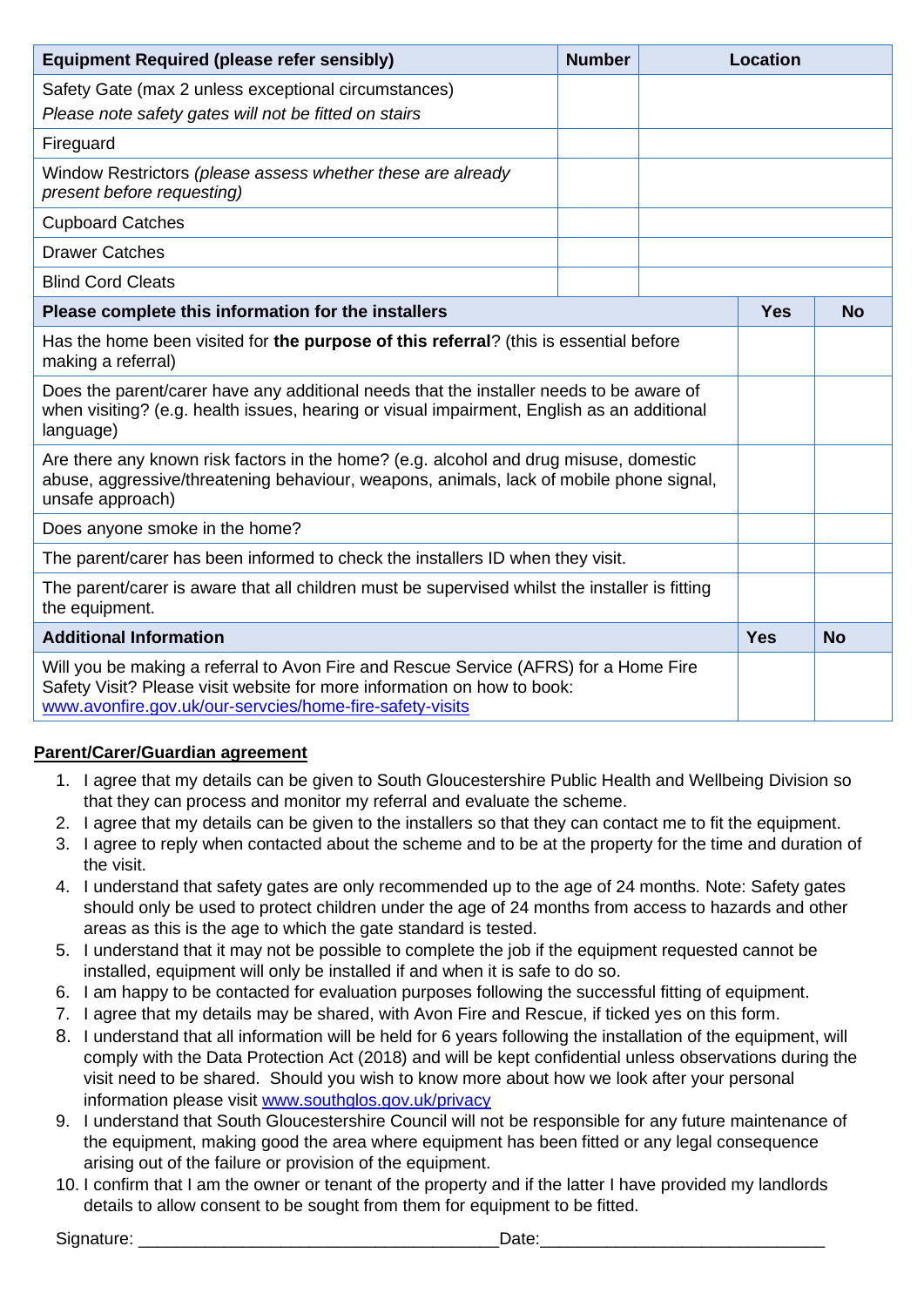**Please securely email (using an nhs.net or southglos.gov.uk address) this form to [publichealthhomesafety@southglos.gov.uk](mailto:publichealthhomesafety@southglos.gov.uk) or post it to Home Safety Equipment Scheme, Public Health and Wellbeing, South Gloucestershire Council, Department for Children, Adults and Health, PO Box 1955, Bristol, BS37 0DE**

**Note: The referral cannot be sent to Public Health & Wellbeing without landlord/housing association details to enable written permission to be sought.**